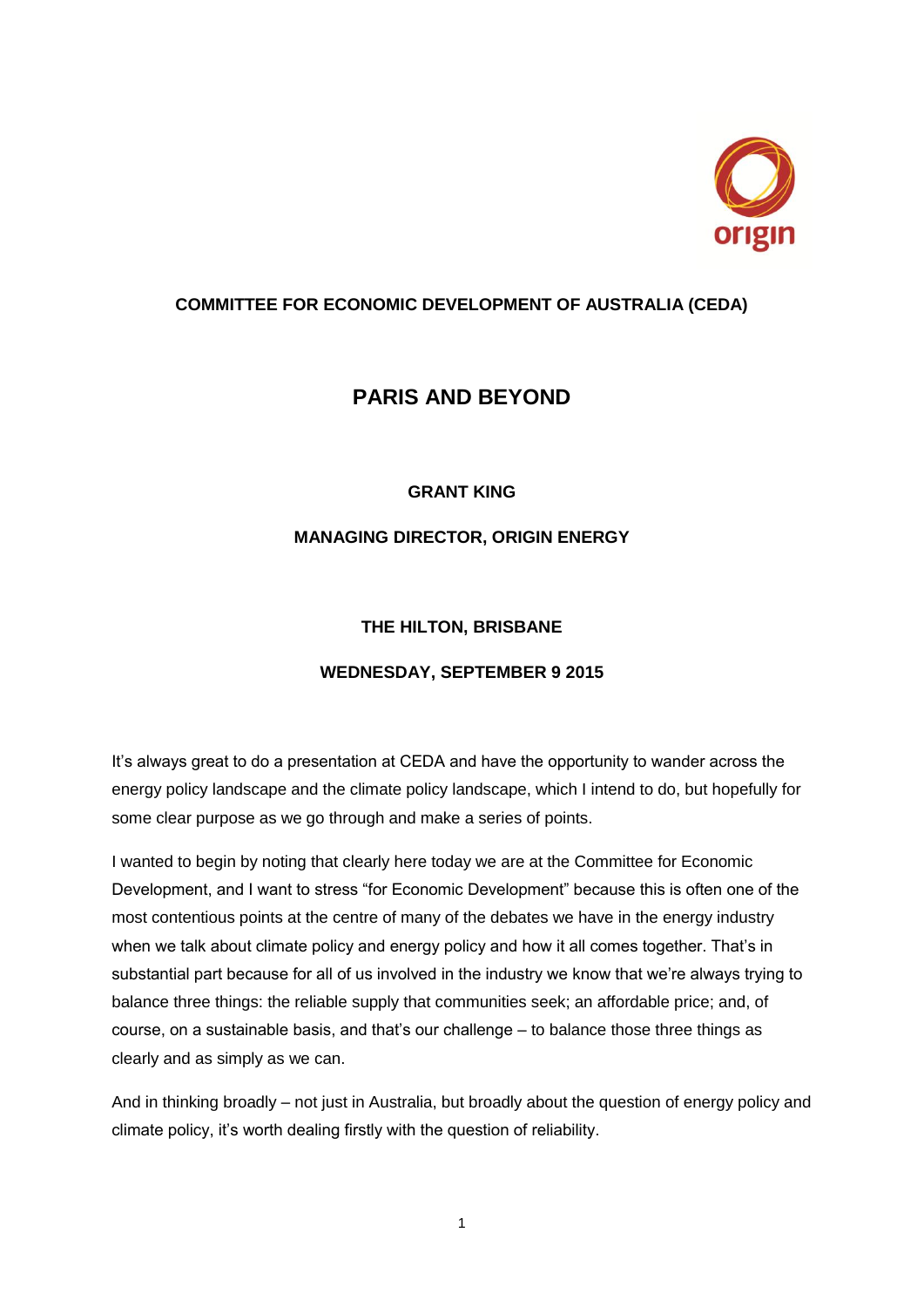In Australia we take for granted the fact that we go home and turn our lights on or have a hot shower and therefore, the debate in Australia is very polarised between economic development and environmental outcomes in ways I will explain shortly.

I just want to deal with the question of reliability for a minute. Our table was talking about reliability a minute ago and concerns about whether regulated network pricing outcomes are going to ensure we have a reliable supply. At the end of the day, I have no doubt that whatever the outcome is, it will still ensure our reliable supply of energy, but the numbers are different on a global level. In a world where population is projected to grow from 7.3 billion today to 11 billion people by 2100, there is no doubt that the demand for energy will grow substantially. Energy, of course, is central to all human aspiration, it's probably the most central enabler. At the end of the day you might say that, food is more important, but without the mechanisation of food production made possible through energy, the world would not be able to support the population it does today.

In today's world, let alone tomorrow's, a world of 11 billion people, 1.3 billion people do not have access to electricity and 2.5 billion people have no clean cooking facilities. 95 per cent of those people are in Sub-Saharan Africa and developing Asia, and around 400 million people in India have no access to electricity at all.

It's estimated that 4.3 million people each year die from indoor air pollution from burning dung and firewood to cook and keep warm, and a further 2.6 million people die from outdoor air pollution. A recent World Bank report found that outdoor air pollution alone in Pakistan causes almost five million cases of respiratory disease per year. I remember, just the other day, listening to a news report saying that the unreliability of power supply in Pakistan resulted in four deaths a day, because people could simply not get out of the heat in the summers experienced in those areas. The World Health Organisation reports that New Delhi is now the world's most polluted city and 13 of the world's 20 most polluted cities are in India. Of course, many have thought that might have been China, but India now holds the record in that regard.

And, of course, to clean all of this up, to bring reliable supplies of energy to the world for the greater human good – not just here in Australia, but the entire world – is estimated by the International Energy Agency to cost \$2 trillion a year.

Now, when we talk about the Committee for Economic Development, why would I even question something that would seem so evident, that economic development is good? The debate that we often hear around energy policy and climate policy is between two groups of people shouting at each other, those groups that place economic development at highest order and those who place environmental outcomes at the highest order.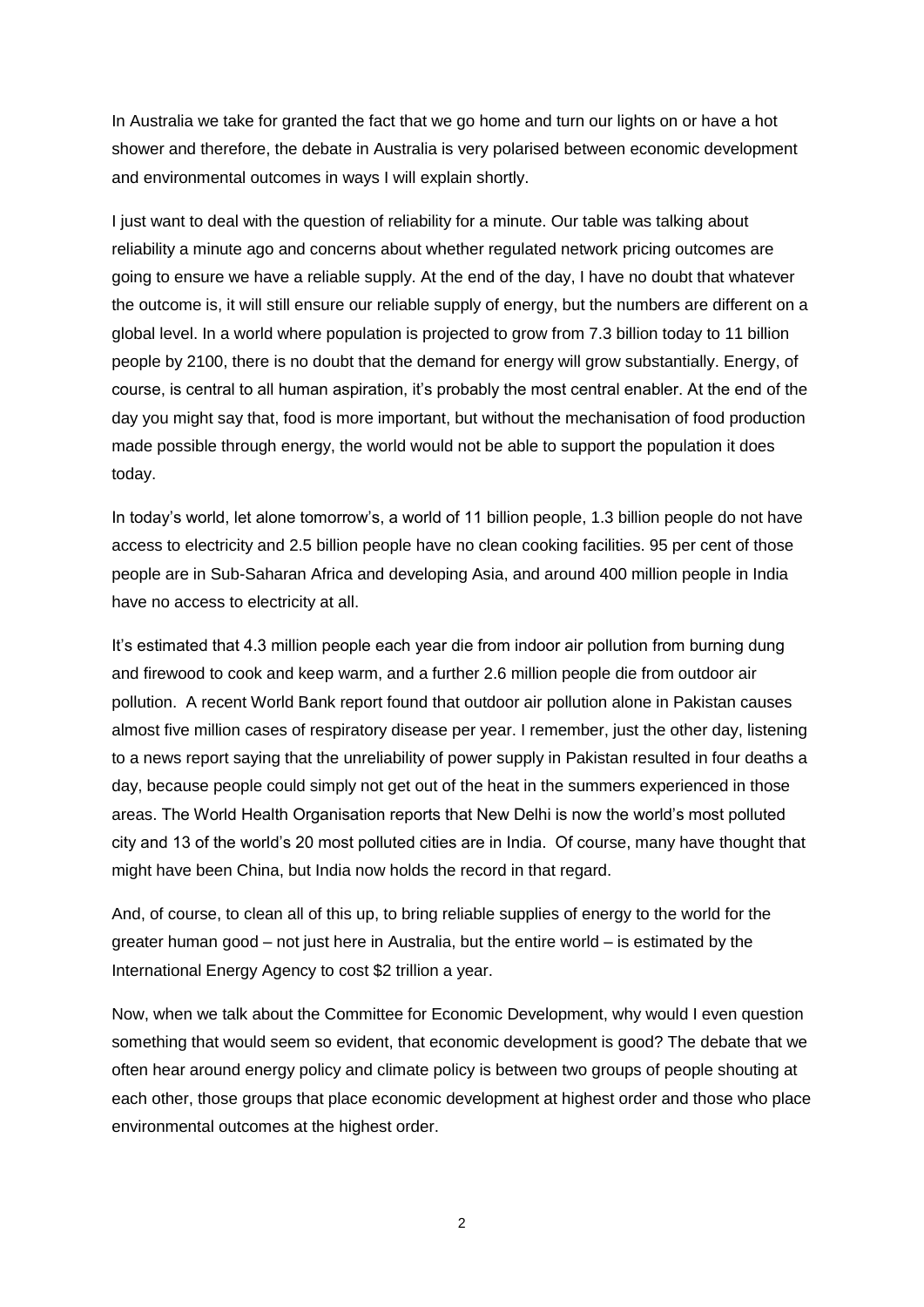Last week, I got home in time to catch the end of Q&A on the ABC. One party was saying a figure that many of us know, and that is that the US has made a huge contribution to reduce carbon emissions, greater than all of Australia's emissions, largely attributable to the extraordinary shale phenomenon, the substitution of gas for coal. The environmentalists on the panel responded by saying that probably was not true and it was equally likely that "the greater part of that contribution was from reduced economic activity. Isn't that good?" Therein lies the problem, because it's not good. What we're trying to do and what humans have been trying to do for all of human history is to strike that balance between the benefits of increased energy use and, of course, the consequence that comes with that.

Occasionally my mind does turn to our human ancestors in a cold cave, lighting a fire and thinking "Isn't it wonderful that I can cook my food and have some light, but that soot's really ruining my painting on the wall and, you know, my eyes are watering." This dichotomy has been with us forever and humans will not give up, people will not give up, today's society will not give up the economic gains solely for the purpose of environmental outcomes.

The consequence for many of us in the energy industry is that we are simply struggling to find the right answer. How do we balance? How do we even know what progress we're making in respect of the balance between environmental and economic outcomes? To the extent that Origin is often involved in these discussions and these debates publicly, and obviously in the process of policy formulation, it was an issue that we have puzzled a great deal over.

Two years ago, we thought it was time we tried to do something about it and bring some facts and clear thinking to this debate. We commissioned Deloitte Access Economics to look at how to find the right measure? Most of us in business know that if we haven't asked the right question and picked the right measure, we will not get the right outcomes. So what should we be measuring that tells us whether we're getting the balance right and whether we're making progress on this issue?

The debate in Australia has picked the wrong measure and allowed a very unproductive conversation to occur for way too long. And that wrong measure is that, of course, Australia is the world's worst polluters because we have one of the highest carbon emissions per capita of any country in the world. That is mathematically true and completely misrepresents, in fact, ignores the balance that we would seek between economic development and environmental outcomes. The reason is that Australia will always fail on that measure, because our share of world carbon emissions is much more than our share of world population and much less than our share of world GDP.

The right measure is clearly something that seeks to understand the carbon intensity of economies. The work we did with Deloitte focused around carbon intensity per unit of GDP and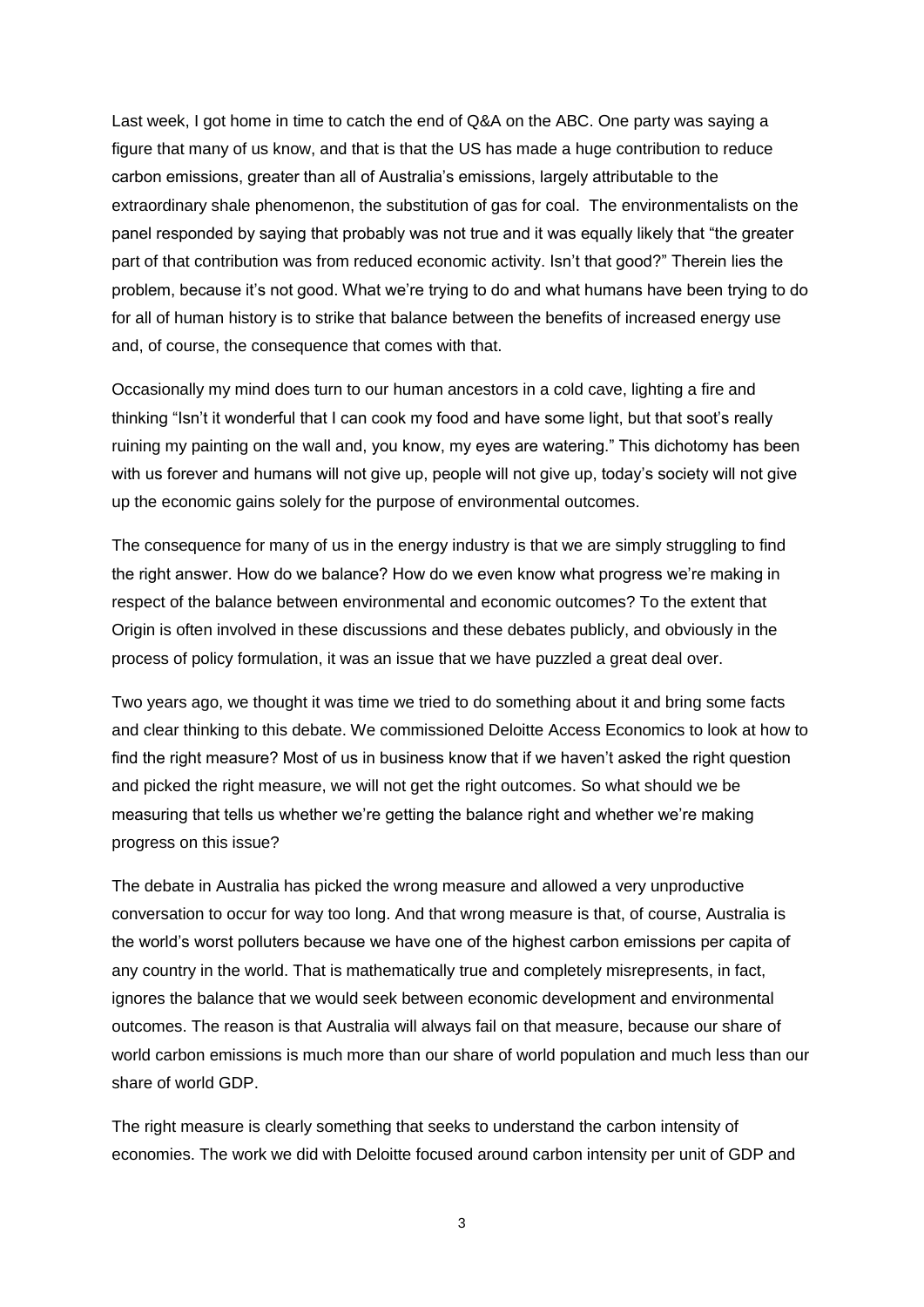how efficient are economies in the world at generating economic growth, GDP, in relation to increases or reductions in carbon intensity.

We launched the first phase of this work just not quite a year ago here in Brisbane in conjunction with the G20 conference. To give you a very high level snapshot, the trifecta in this world of energy policy is to achieve three things simultaneously: economic growth, reduction in absolute carbon emissions and a reduction in carbon intensity in an economy.

With Deloitte, we looked at the G20 countries, the 20 top economies, and there were only three that have achieved that trifecta. The three countries that achieved the trifecta were the US, Canada and Australia. The US never signed the Kyoto Protocol, Canada signed and withdrew and Australia was, of course, late to the party. But those are the only three G20 countries that have actually reduced their total emissions, improved their carbon intensity and grown their economies at the same time. A fourth country, Italy, achieved lower carbon emissions in absolute terms and lower emission intensity, but of course, it did so because its economy contracted significantly.

Australia has done best of all and has done it longer than the other two. And that's the absolute trifecta in this game, to grow our economy, reduce emissions and reduce emissions intensities. So Australia is not a laggard, contrary to what you will hear in the public debate. Australia is actually a leader in the context of reducing or improving the emissions intensity of its economy and I think that's very important.

And the second thing that came out of that study is that this world of carbon commitments has a fair bit of smoke and mirrors. This is relevant because, of course, we're looking towards COP21 in Paris at the end of the year, and countries taking forward their Intended Nationally Determined Contributions. As you know, our government here in Australia has committed us to a 26 per cent reduction on 2005 levels by 2030. Now, before we talk about that and whether that's an easy target or a hard target, let's just go back to the more general point.

When we looked at the performance of individual economies, it became very clear that there is no single, uniform measure or consistent measure that allows these easy comparisons to be made. The economies that perform better than Australia in terms of carbon intensity, that is, lower carbon emissions per unit of GDP were, not surprisingly, countries like France with a high level of nuclear in their generation fleet, and Canada and Brazil, which have high levels of hydro in their generation fleet. The second point is the fact that the world has chosen to measure the effort and contribution that countries make on the basis of carbon production within their economy.

What becomes very clear when you look at the data is that countries have been outsourcing their carbon emissions for years. So the countries that are held up as making big and meaningful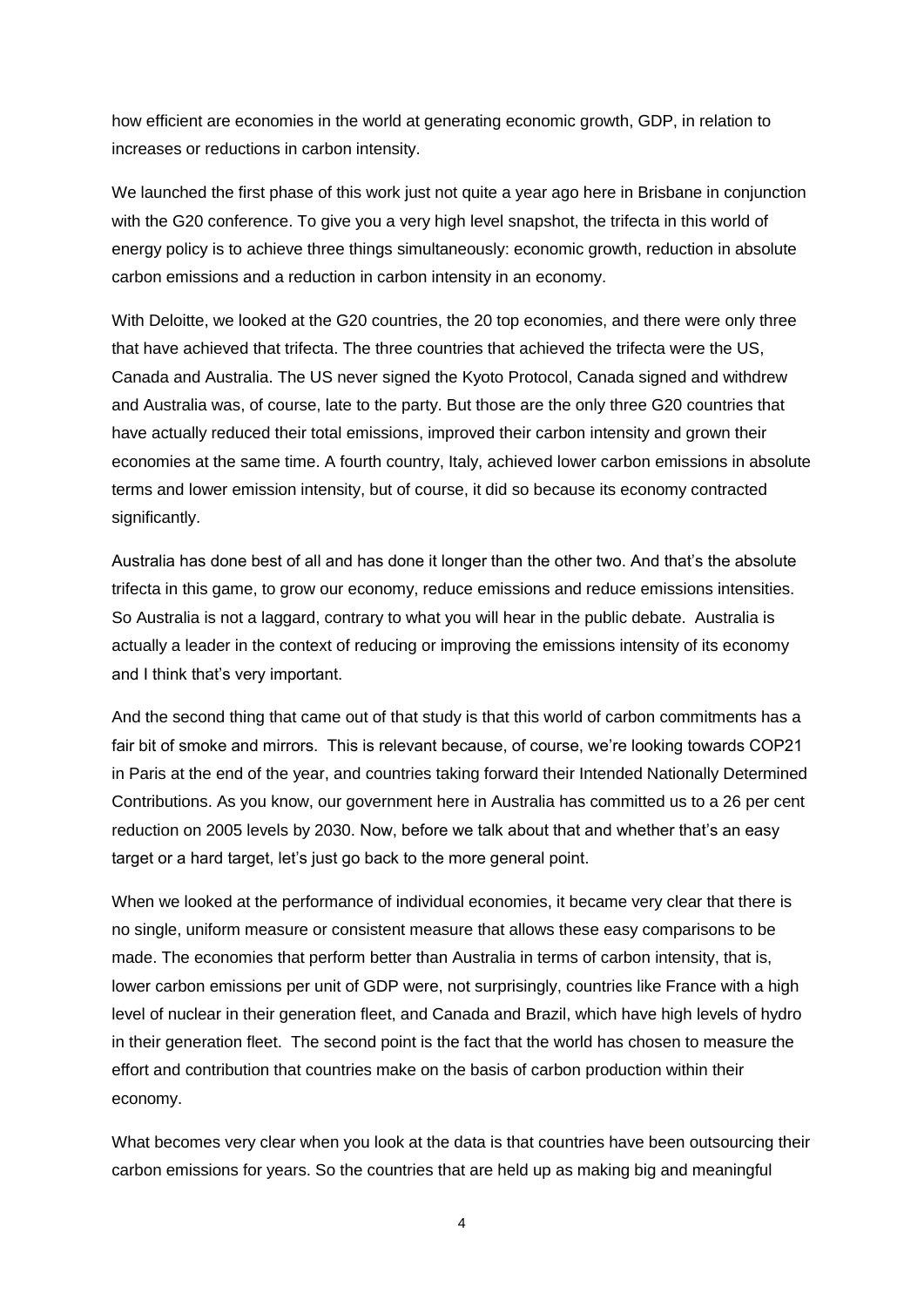commitments and making good process have simply outsourced their carbon emissions. Most of it has been outsourced to China. So China is actually the worst in terms of growing absolute carbon emissions and they have a very carbon inefficient economy but the goods and emissions produced in China are consumed elsewhere.

The UK, which is often held up as a country that's made substantial commitments through renewable targets, has over the past 20 years reduced its carbon emissions on a production basis by 20 per cent. That is a great outcome. But when you measure emissions on a consumption basis, it has grown one per cent, and that gap is growing, because the UK continues to outsource emissions to other countries.

When I get into debates with people who have very strong ideological views about renewable energy, Germany and Spain are often held up as the icons of commitment to renewable energy. Germany was not one of the countries that grew its economy, improved its emission intensity and reduced its carbon emissions. It has made its economy uncompetitive by subsidising renewables and is averaging its energy costs down, to be competitive against countries like the US, with more and more coal and carbon emissions have gone up. So there's a country that has been held as a leader in respect of its advocacy for renewable. Its carbon emissions have gone up because it has sought to average down its cost of energy and is going back to coal. So very strange outcomes are occurring.

The misallocation of resources in Europe is extraordinary, and for those of you who love travelling, you will know that, in very simple terms, the sun shines more often in Spain and the wind blows more often in Germany. Where are the most solar panels in Europe? In Germany. Where are the most wind farms? In Spain. A recent World Economic Forum study found that some \$100 billion of capital has been misallocated because of the way policies have been applied on a national basis, trying to solve a truly global problem.

Australia is also a country to which others are outsourcing emissions. I used China as an example before. It makes little sense for the world to be outsourcing its manufacturing to an economy that burns four billion tonnes of coal a year, because that's how much coal is burned in China, and that coal quality is not great. I find it one of the great ironies that China is the centre of solar PV manufacturing for which we are providing massive subsidies in Australia for those panels to be produced on electricity from brown coal fired power stations in Mongolia, it does sound slightly contradictory that that would be the case.

We lose sight of the fact that, really, in order for the world to reduce its carbon emissions, it is simply a question of fuel substitution. When we get into debates in Australia about the production of our own coal and whether projects should proceed in the Galilee Basin, for example, we ignore the fact that the carbon intensity of that coal is very efficient relative to many other coals that are being burnt.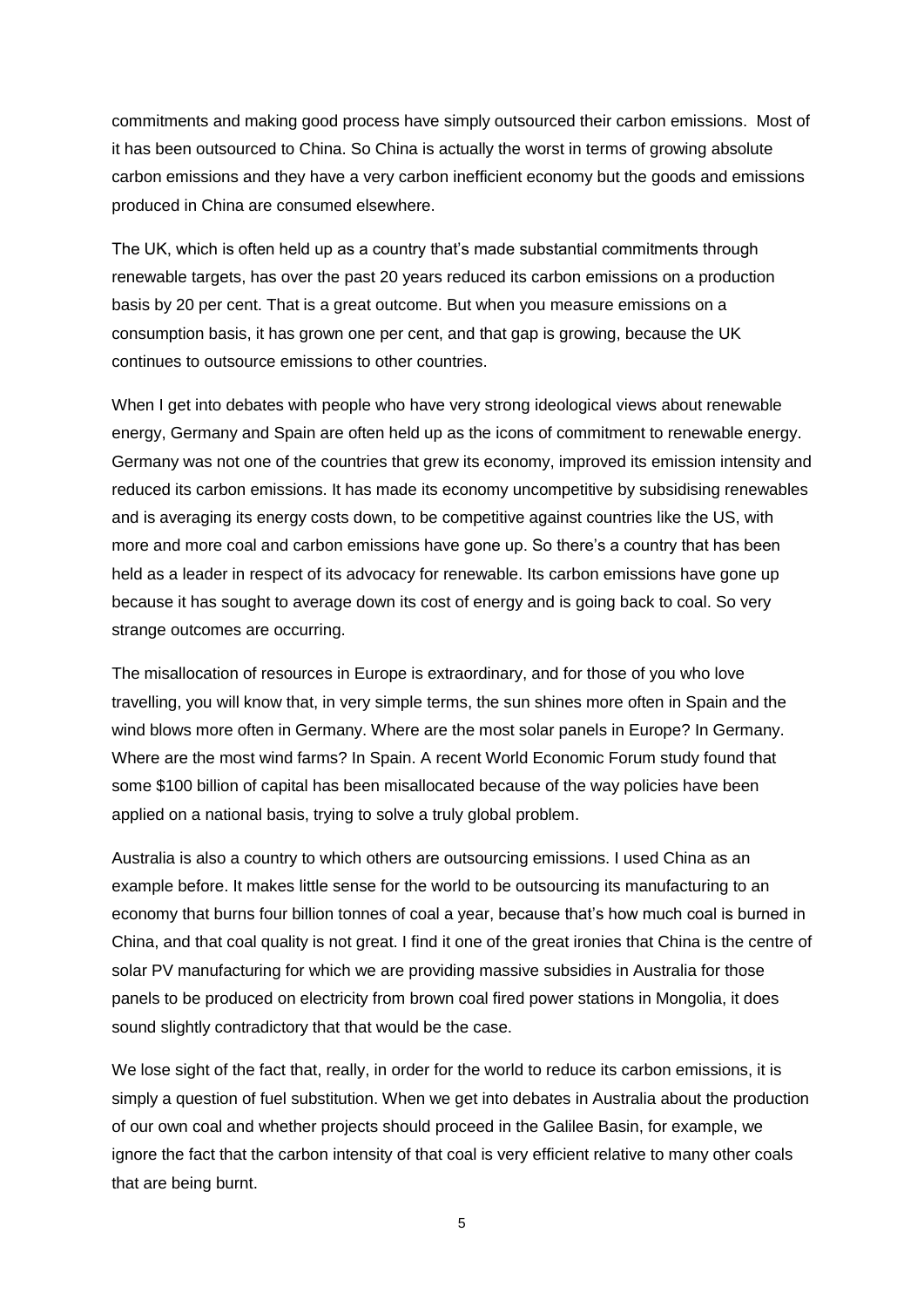Before I turn to that point, I just want to talk about the government's 26 per cent commitment. The government ran a consultation process earlier this year. You can see and read in the public domain the various views that have been proffered. Those that hold economic development to be at the top of the hierarchy would say "Let's not make too big a commitment, because we don't want to disadvantage our economy", and for those that hold environmental outcomes to be the most important thing, they would be calling for big commitments, and the bigger the number, the better. So you were hearing proposals from some for 50 per cent plus reductions in carbon emissions by 2030.

At the end of the day, the government has taken forward a 26 per cent target. It's not my job to either advocate or defend the number they have chosen, but I can simply say it is a very significant target. If you look at business as usual emissions, it's actually a much bigger reduction and does compare very favourably with the targets and commitments that have been made by other countries.

When we released Deloitte's work here in Brisbane at the time of the G20 meeting, some of you might recall that the biggest news item was the commitments the US had made and China had made to reduce carbon emissions. The US had announced their Clean Power Plan and the fact that it would significantly reduce carbon emissions. Their national target is not dissimilar to Australia, about a 26 per cent reduction. But most of that is in the bank, and it's in the bank because gas is substituting for coal, largely for all of the reasons to do with shale and the economics of shale at a rate that makes that not that difficult a target to achieve.

Whereas, in Australia, our economy is growing because of investments made in the development of resources. Whether those resources are iron ore or coal or the industry I'm involved in, natural gas, they will increase Australia's carbon emissions significantly. So our business as usual trajectory is quite high and a 26 per cent reduction on 2005 is, in fact, a much bigger reduction than it might sound.

How do you turn that reduction into something tangible that you might be able to relate to? Well, if we went to the renewable energy target and used that as an analogue, because most of us have a bit of a sense of what that means. For those of you deeply involved in that industry, you will know that 41 TWh was the original RET target for the amount of renewable energy by 2020. The reduction in demand for electricity and the slowing of our economy meant that had become very close to 30 per cent, not 20 per cent of renewable energy by 2020, so it was thrown open. It doesn't matter now what happened in between, it was settled at 33 TWh.

Now, you may know that 33 TWh is about twice the current level. It's currently around, 17 TWh coming from renewables. To build that balance and to give you two ways of thinking about it, I think the Queensland Government is supporting the development of a large utility scale solar project of 40 megawatts. 250 of those projects would be required by 2020 to achieve the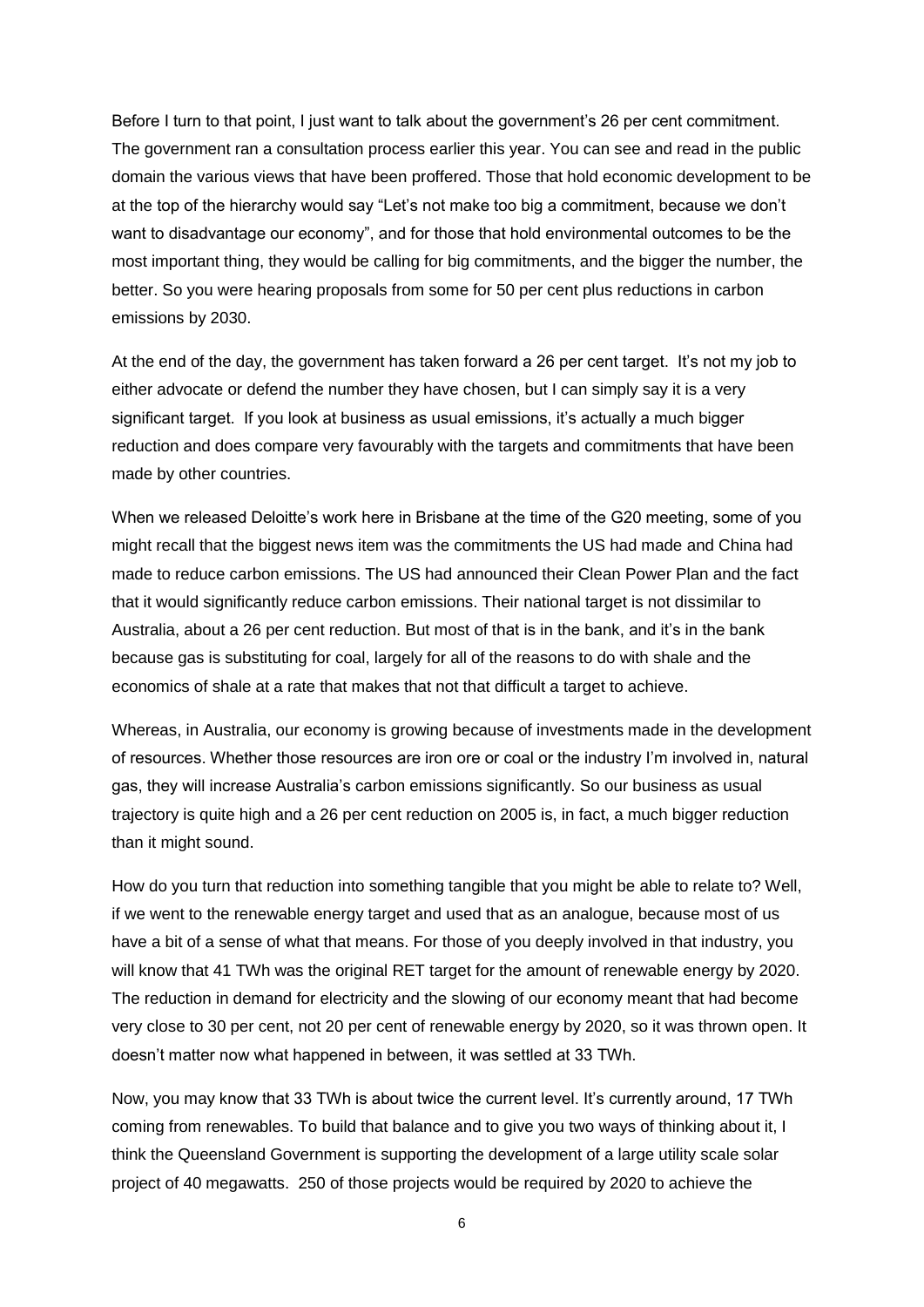renewable energy target. If you were to do the same sum in respect of wind – we recently commenced production at a 270 MW wind farm called Snowtown the second largest wind farm in the country. Around 18 new Snowtown wind farms would be required to be built to meet the current renewable energy target. This would be around \$10 billion of investment.

If we then equate that effort to the 26 per cent, if the renewable energy target was essentially doubled to 50 per cent by 2030, which Labor has proposed, we would only be halfway towards satisfying that 26 per cent reduction. So that 26 per cent target is a very big and very challenging target and will not be met through, if you like, incremental thinking. It won't be met by small steps. It will require investment on a scale of tens of billions of dollars. And it will require policies to be implemented, frankly, that will cause that change to occur on an accelerated basis.

One of the fears I have is that back in 1997 when the Kyoto Protocol emerged and Australia was committed to a five per cent reduction by 2020 on 2000 levels, that drove, in my view, 20 years of chaos in the energy industry. Having said that, the chaos in Australia has been far less than the chaos in Europe. It's estimated that 70 per cent of the market capitalisation of European utilities has been destroyed over the last 10-15 years because of the changes in European energy policy, largely around the forced introduction of renewables. These things have huge impacts on our companies and the irony is that these companies are the companies that have to fund, globally, \$2 trillion a year of investment to bring a reliable supply of energy to a growing world. And of course, energy is so central to human aspirations that we can't ignore the importance of that challenge.

If we are to make significant changes in our energy and climate policies and drive a significant decarbonisation of the world's energy production systems, it is just a question of fuel substitution and substituting more carbon intensive fuels such as coal for less carbon intensive fuels, like gas and renewables. As difficult a challenge as it is, it is not made easier if it's shrouded in ideology which puts fuels into good and bad baskets. All these debates have at their core ideological views about whether growth is good and whether fossil fuels are good or bad.

We saw this recently in Queensland around approval of a coal project in the Galilee Basin where, unquestionably, in my mind, the greater global good would be served by the development of that resource. The fact is many Indians find themselves without a reliable and competitively priced supply of energy and in China very low quality coal is being burnt. You cannot argue that the greater global good would not be served with the sort of fuel substitution that can occur with much lower carbon intensity fuels.

Many of you would know that in respect of the LNG industry in Australia, it's on the cusp of an extraordinary achievement, with seven major LNG projects coming into production in the 2014 to 2017 period. A period of growth and investment and then growth that will see Australia become the largest producer of LNG in the world. It is true that right now LNG is not worth quite as much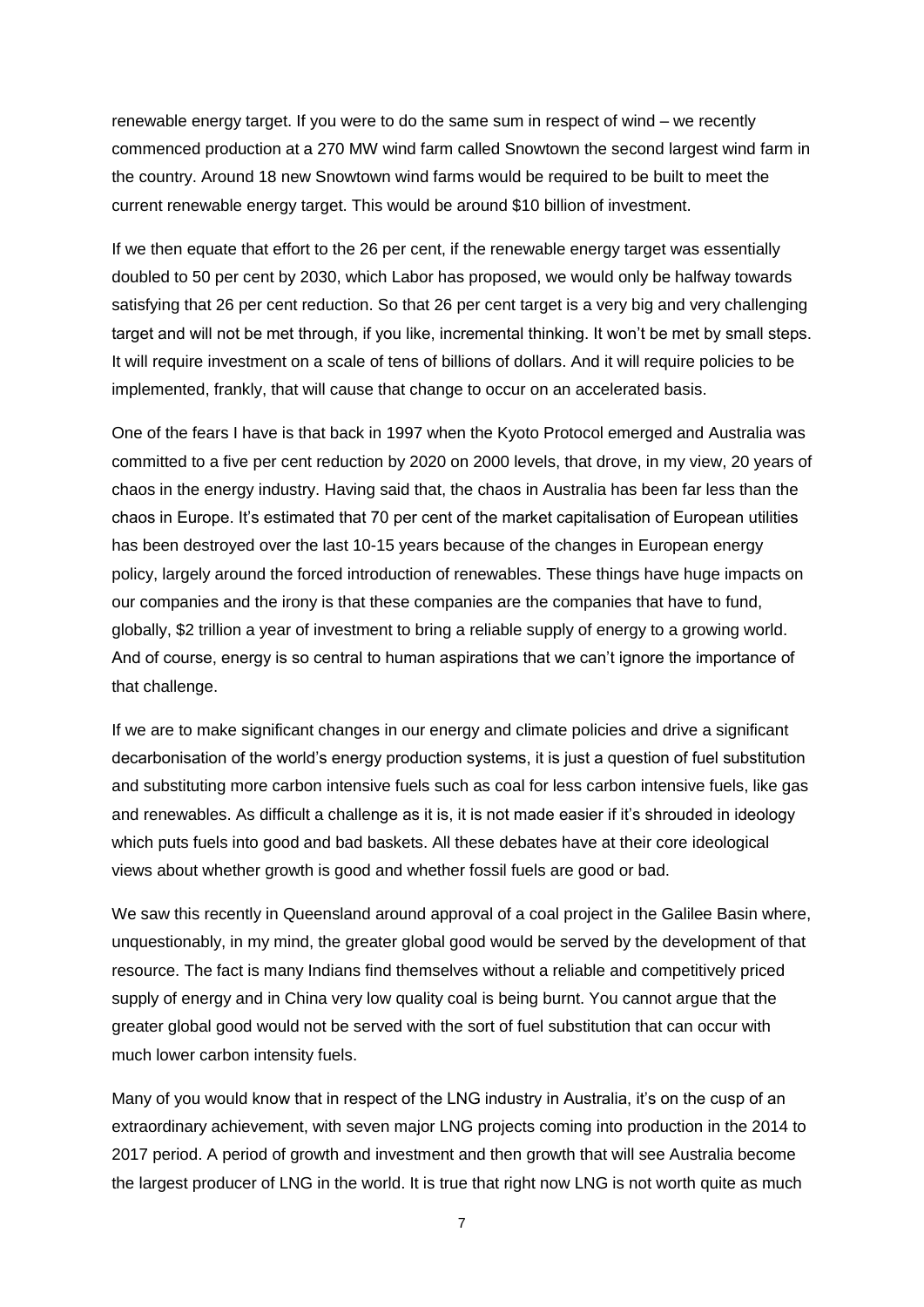as it was just 12 months ago, but I'm quite sure it will be worth quite a bit more again in the not too distant future.

I wanted to reflect, for a few minutes, on the development of the APLNG project that we have been involved in, along with our partners, ConocoPhillips and Sinopec. I want to dwell not so much on the project per se, but the approval of that project. When APLNG comes online and we commence production, we will reflect on what an extraordinary achievement all of these Australian projects have been.

This is not to ignore the very legitimate rights of the community to be satisfied that when these projects are developed, there is an appropriate balance between the environmental impacts and the economic benefits they bring. Through the construction phase, with this and many other projects, there were tens of thousands of people involved and billions of dollars spent on these projects. I think, at one stage, when the three projects in Queensland, through the last couple of years were at their peak, I did a quick calculation that the spend rate over the two-year peak was around \$40,000 a minute.

I actually think, though, the most amazing achievement, particularly through today's lens, is that the projects were permitted at all, because we can see the enormous difficulty that we face in developing projects in Australia and getting everyone on side. To give you a flavour of that, the environmental impact statement for APLNG was 10,000 pages long, a metre high, a staggeringly big endeavour. In an 18-month period, the APLNG team met with 6,000 stakeholders, landowners, members of the community and non-government organisations etc. Our consent involved 1,500 initial conditions and many of those required studies to be done before permits were issued – all manner of species, flora and fauna studies, community impacts etc. The standards to which this project had to be built and operated are extraordinary, with very low tolerance levels for just about anything you can imagine.

In respect of byproducts like water, the amount of investment in the treatment of water is substantial. About 85 per cent of the water produced in APLNG goes to beneficial use, like irrigation, and is subject to incredibly tight standards. The water is treated to match ambient water and has to be within plus or minus half a degree of the ambient temperature of the water that it is discharged into which, of course, changes. We did very extensive basin-wide hydrological studies. That project was permitted in two years. It has proceeded – it has been through that construction phase, and of course, in its operational phase, it will leave probably something like 2,000 jobs in the community. Lots of jobs for people in regional Queensland and, of course, royalties for government.

Now, the interesting thing, of course, is that all of those beneficiaries bear very little of the risk. The owners take the risk, and of course, the risk is that the price moves and that's what's happening at the moment. But at the end of the day, these are extraordinarily long life projects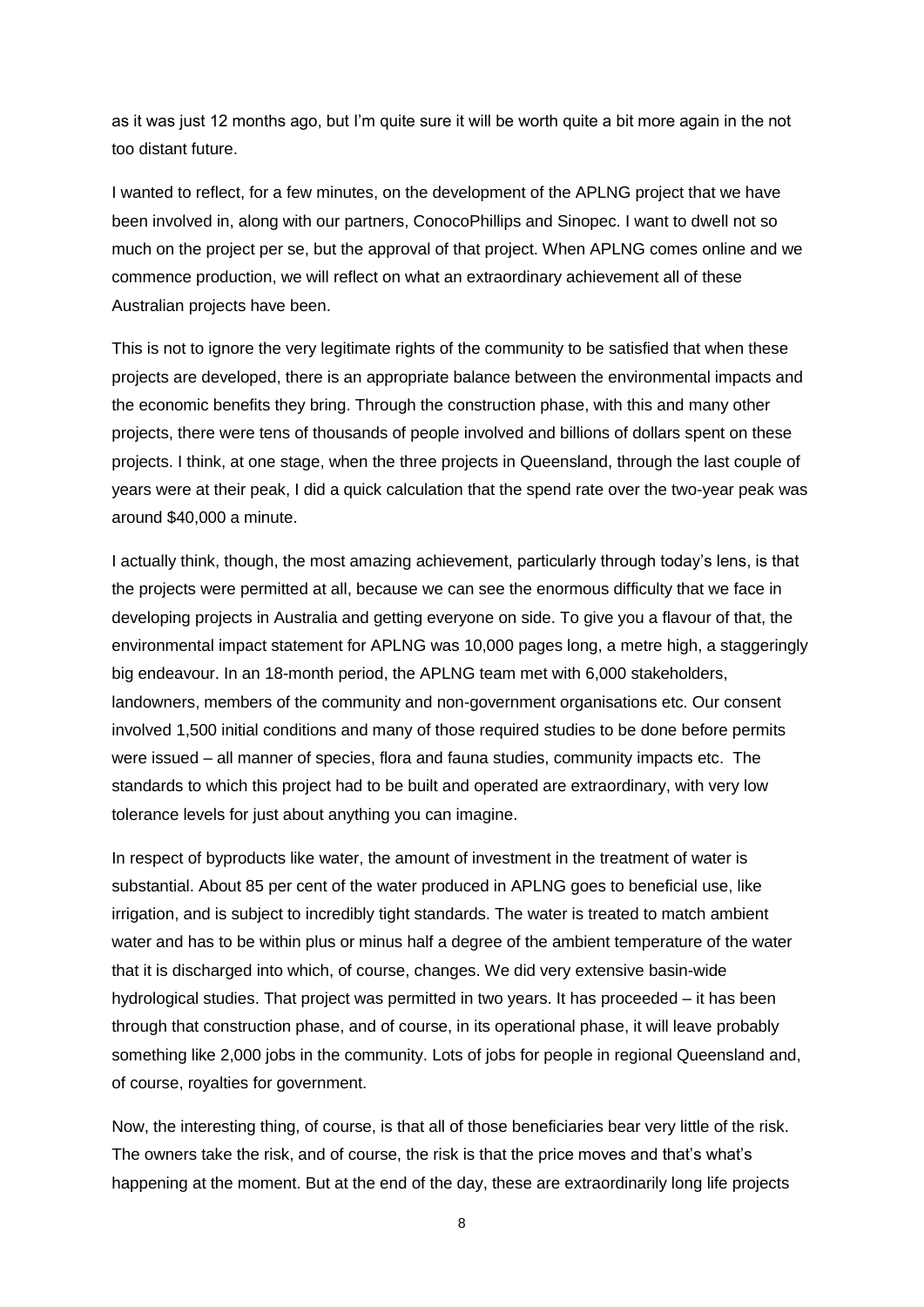which does nothing other than illustrate the point that Australia has an enormous role to play in the giant task of fuel switching, substituting less carbon intensive fuels for more carbon intensive fuels.

Australia's carbon emissions will go up because of these projects but global emissions will go down. Worley Parsons found that for each tonne of increased emissions in Australia because of these projects there will be a reduction of four tonnes of emissions, through substitution of coal, in China.

If we stuck by the measure of emissions per capita as the measure of good, Australia's emissions per capita are going to go up, because that is the fundamental nature of the Australian economy, an exporting economy with world leading positions in the export of major minerals and commodities – iron ore, coal, bauxite, copper, gold, LNG – or gas and agricultural products.

Our challenge is to make sure that in this broad world of climate and energy policy, we remain very firmly focused on the fact that this is a global problem and it needs solutions that are looked at on a global basis. The key to doing that is to have measures that allow us to truly understand the contribution that countries are making, and particularly in the context of Australia, recognise that Australia's actually doing well. That is not the view you would get from just reading the newspapers. But the reality is Australia can, essentially, claim to be doing about the best of any economy in the world in meeting that trifecta in balancing that desire for growth, improved emissions intensity and, of course, lower emissions in absolute terms.

The next step in the process is how we're going to meet the 26 per cent target. As I said earlier, my fear is that we do not know more about the answer to that question than we did 20 years ago, in 1997, when the last target was set. But quite clearly, what I hope we have learnt is that we need to get going early on this subject, and very quickly decide what are the big levers that we can pull in Australia, because we do need to fundamentally change the way we use energy. It will require fuel substitution on a massive scale and it will create challenges but, of course, extraordinary opportunities. Many of those opportunities will be in Queensland and whether they're in Queensland or elsewhere in Australia, ought be developed for the benefit of the world.

It is not right to say that coal is somehow bad and should not be developed. It was extraordinary we achieved approval for APLNG in 18 months to two years, but I would hate to be doing it today. We do need to make sure that there's a balance in those approval processes between the legitimate concerns of communities and stakeholders in the development of these projects and the claims that might be more ideologically based because if we don't do that, we will not give the world the benefit of the great resources that we have in Australia and that we have in Queensland. Queensland is well placed to be part of that great story of the future, which is one of fuel substitution, because there are great high quality resources in Queensland.